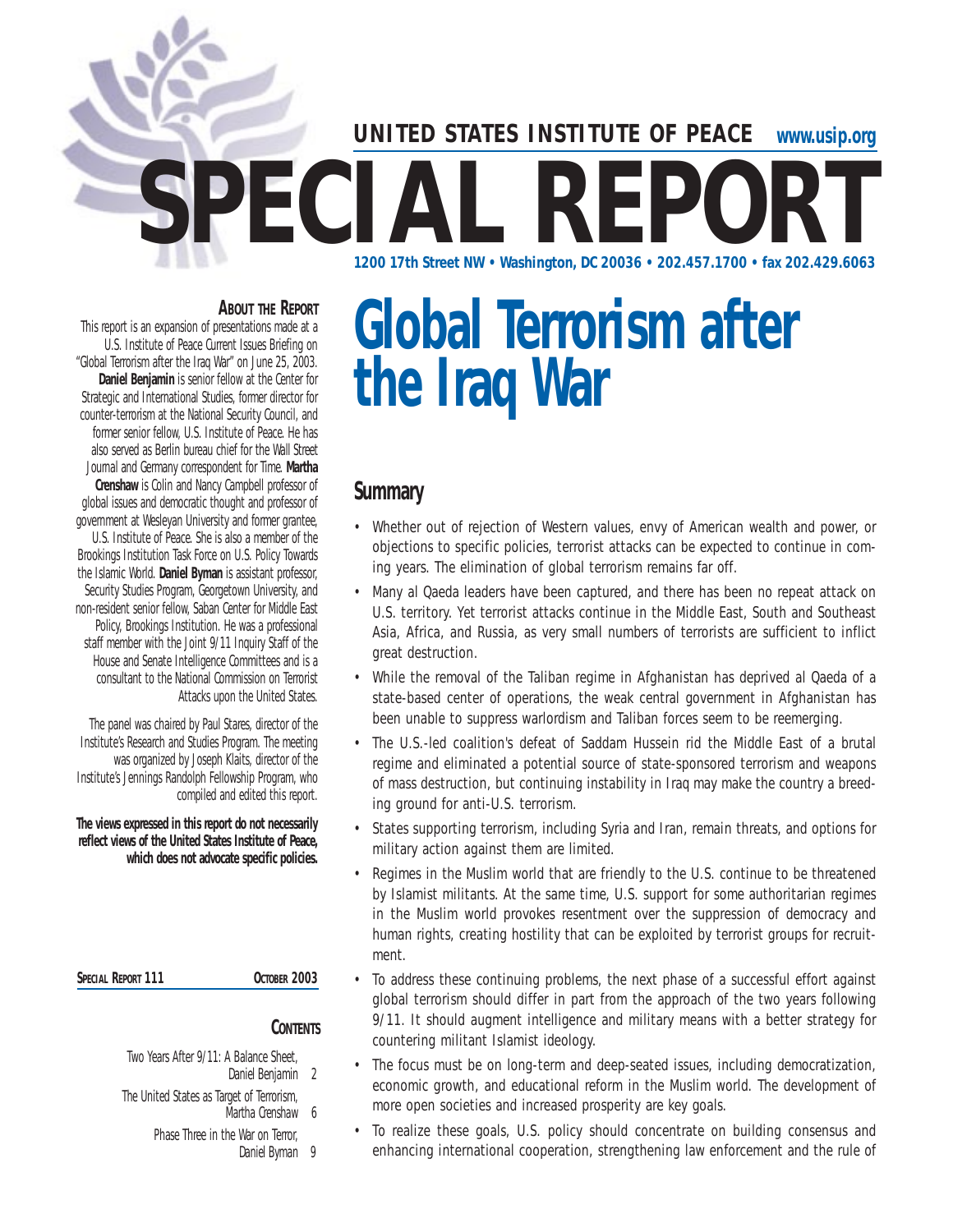law, applying cautious pressure for reform in Muslim states, encouraging moderate Islamic voices, and achieving political stability and economic reconstruction in Iraq and Afghanistan.

#### **ABOUT THE INSTITUTE**

The United States Institute of Peace is an independent, nonpartisan federal institution created by Congress to promote the prevention, management, and peaceful resolution of international conflicts. Established in 1984, the Institute meets its congressional mandate through an array of programs, including research grants, fellowships, professional training, education programs from high school through graduate school, conferences and workshops, library services, and publications. The Institute's Board of Directors is appointed by the President of the United States and confirmed by the Senate.

#### **BOARD OF DIRECTORS**

**Chester A. Crocker** (Chairman), James R. Schlesinger Professor of Strategic Studies, School of Foreign Service, Georgetown University • **Seymour Martin Lipset** (Vice Chairman), Hazel Professor of Public Policy, George Mason University • **Betty F. Bumpers,** Founder and former President, Peace Links, Washington, D.C. • **Holly J. Burkhalter,** Advocacy Director, Physicians for Human Rights, Washington, D.C. • **Charles Horner,** Senior Fellow, Hudson Institute, Washington, D.C. • **Stephen D. Krasner,** Graham H. Stuart Professor of International Relations, Stanford University • **Marc E. Leland,** Esq., President, Marc E. Leland & Associates, Arlington, Va. • **Mora L. McLean,** Esq., President, Africa-America Institute, New York, N.Y. • **María Otero,** President, ACCION International, Boston, Mass.• **Daniel Pipes,** Director, Middle East Forum, Philadelphia, Pa. • **Barbara W. Snelling,** former State Senator and former Lieutenant Governor, Shelburne, Vt. • **Harriet Zimmerman,** Vice President, American Israel Public Affairs Committee, Washington, D.C.

#### *MEMBERS EX OFFICIO*

**Lorne W. Craner,** Assistant Secretary of State for Democracy, Human Rights, and Labor • **Michael M. Dunn,** Lieutenant General, U.S. Air Force; President, National Defense University • **Douglas J. Feith,** Under Secretary of Defense for Policy • **Richard H. Solomon,** President, United States Institute of Peace (nonvoting)

• With effective policies, global terrorism may diminish over time, but at present public opinion has turned sharply against the United States in much of the Muslim world. Understanding that the problem is the hostile ideology of militant Islam, not just the actions of a conspiratorial group, or Islam as a whole, is the first step toward formulating an effective, long-term anti-terrorism strategy.

### **Two Years After 9/11: A Balance Sheet,** *by Daniel Benjamin*

Some two years after the September 11 attacks, an accounting of how the United States is faring in the war on terror reveals a mixed record. In some areas, American counterterrorism efforts are performing substantially better than we had any right to expect in the aftermath of the catastrophic events of 2001. In others, Washington has been slow to take necessary steps to ensure the nation's long-term security. Though we may have won a short-term hiatus—as demonstrated by absence of a catastrophic attack against U.S. interests in the last two years—it would be delusory to believe that America's experience with radical Islamist terror will be anything but long and difficult.

#### *What We're Doing Right*

Undoubtedly, the success story of the last two years has been the ability of the U.S intelligence community and its foreign partners to disrupt al Qaeda cells and apprehend operatives, including a significant number from the group's top tier. There were a number of noteworthy accomplishments: On September 11, 2002, Ramzi bin al-Shibh, a Yemeni leader of the team behind the attacks of the previous year, was captured in Karachi. Two months later, Qaed Senyan al-Harthi, a high-level al Qaeda official, was killed with five others in a remote area of Yemen by a missile fired from a Predator drone. Also in November, Abd al-Rahim al-Nashiri, a Saudi who served as operations chief on the Arabian Peninsula, was apprehended in the Persian Gulf region. In 2003, Walid Baattash, another operative involved in the World Trade Center/Pentagon attacks, was arrested in Karachi.

The pinnacle of this campaign was the apprehension of Khalid Sheikh Mohammed, who was arrested in a predawn operation on March 1, 2003 in Rawalpindi. He had collaborated with his nephew, Ramzi Yousef, in a conspiracy to blow up a dozen U.S. 747 airplanes over the Pacific in 1995 and was an architect of the September 11 attacks. Mohammed had eluded capture for almost a decade, and he was an important reason why al Qaeda had emerged as the most tactically imaginative terrorist group in history.

There have been advances in other areas as well: Government officials, speaking on background, say there have been quiet but real improvements in cutting off the flow of funds to terrorists, especially those that course through Saudi Arabia's large charities and non-governmental organizations (NGOs). These improvements have occurred more through tactical intelligence cooperation than through permanent reforms, and they have been complicated by continuing turf wars within the Washington bureaucracy. Nonetheless, the progress is significant.

#### *No License for Triumphalism*

The record is by no means one of unchallenged American victories. On the contrary—and despite creeping notes of overconfidence in some official U.S. pronouncements—the terrorists of al Qaeda and affiliated groups have continued to be extremely active, frequently to disastrous effect. The litany of attacks is long: The August 2003 bombing of the Jakarta Marriott suggests that Jemaah Islamiya, the Indonesian jihadist group with close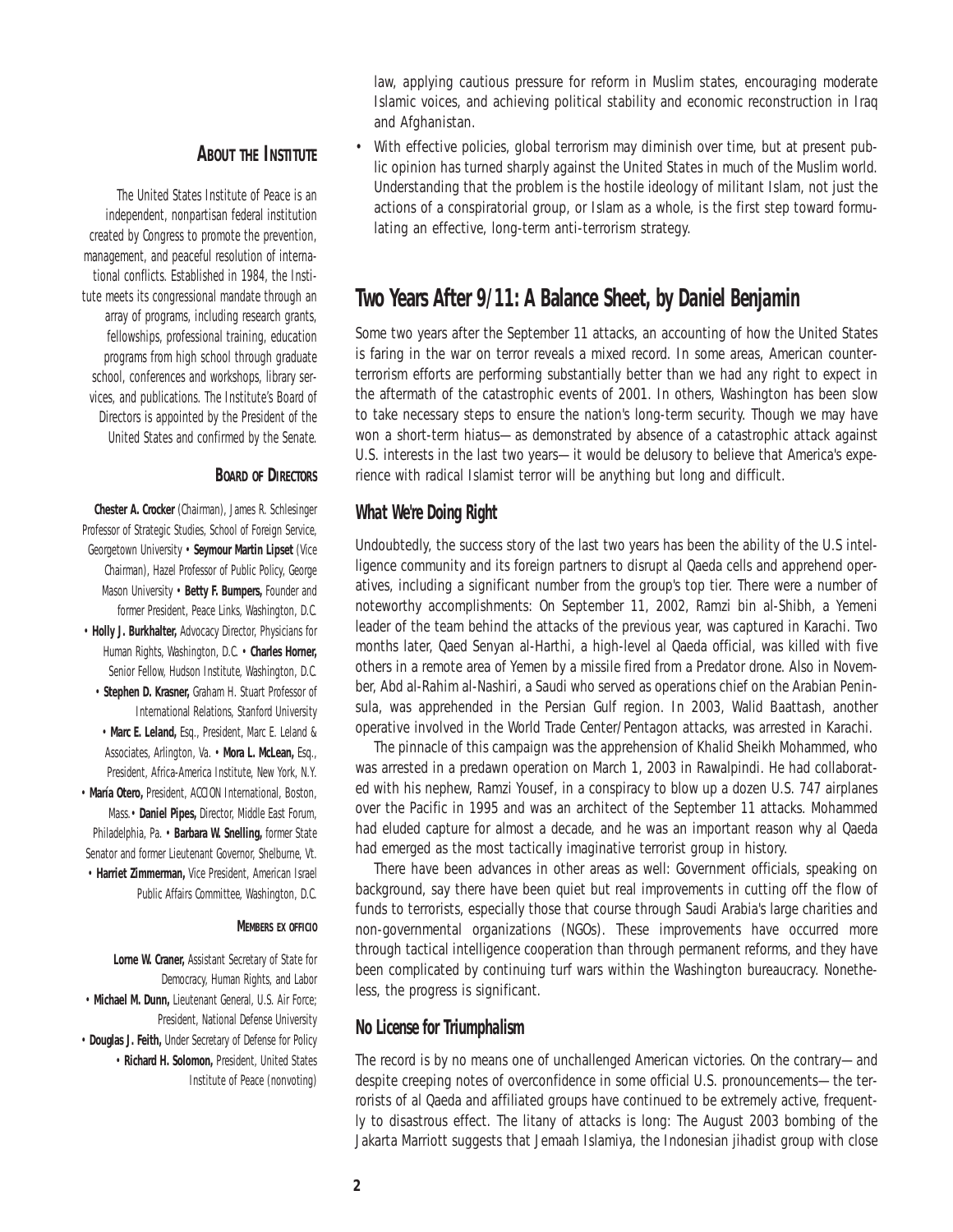ties to al Qaeda, remains a potent threat 10 months after the October 2002 bombing of two nightclubs on Bali, which killed more than 200 people. (By any measure except that of September 11, Bali was a terrorist attack of major proportions.) In the same month as the Bali attack, Chechen rebels led by Movsar Basayev, a protégé of bin Laden's closest associate in the Caucasus, took some 800 theatergoers hostage in Moscow and threatened to blow up the building. A two-day standoff ended tragically when Russian special forces used an opiate gas to render the terrorists unconscious before storming the building. The gas was too potent and killed as many as 128 of the hostages; the 41 hostagetakers were either killed by the gas or shot. There is a tendency to write off Chechen violence as a problem of the dissolution of the Soviet/Russian empire, but the increasingly spectacular methodology of some Chechen terrorists and the increasingly Islamist tone of their rhetoric cannot be discounted.

In November 2002, al Qaeda's resourcefulness was displayed again in Mombasa, Kenya. The organization had a cell there from the early 1990s, and it had been thought to be cleaned out after the August 1998 bombing of the American embassies in Nairobi and Dar es Salaam. That belief was discredited when suicide operatives crashed a bomb-laden sport utility vehicle into a hotel owned by and catering to Israelis. Ten Kenyan workers and three Israeli tourists were killed. Almost simultaneously, terrorists launched two Soviet-made Strela shoulder-fired missiles at an Israeli charter jet that had just taken off from the local airport for Tel Aviv. The missiles narrowly missed the aircraft. Al Qaeda had been known to have Stinger-type missiles, but the attack demonstrated its willingness to use them in offensive operations out of the Afghanistan theater. It also confirmed the group's ever-increasing desire to attack Israeli targets and thereby establish its bona fides as the champion of the Palestinian cause and broaden its appeal in the Islamic world.

These were the largest attacks, but there were many other less spectacular ones, including the bombing of a French oil tanker off the coast of Yemen, the shootings of American servicemen in the Persian Gulf, the assassination of an American diplomat in Jordan, and a string of bombings in the Philippines. While we should be relieved that there has been no second 9/11, we should not lose sight of the magnitude of these events. In the last half century, no other terrorist organization has carried out or supported so much killing in a comparable period of time. That includes Hezbollah, which in 1983 bombed the barracks of U.S. Marines and French forces as well as the U.S. embassy in Beirut.

#### *The State of al Qaeda*

Intelligence operations and the war in Afghanistan have led to the death or capture of a dozen or so top al Qaeda officials and the incarceration of some 3000 lower-level members of the group. Undoubtedly, these losses and eviction from the sanctuary in Afghanistan have led to the degradation of the organization's capabilities. Looking at the other side of the coin, though, there are still about a dozen high-level operatives with the skill and authority to carry out a major attack. Western intelligence services have consistently underestimated the group's overall strength. Some services now estimate the number of members in the group to be in the range of 25,000–70,000. Some care needs to be taken in viewing even these imprecise figures. Too often, terrorist organizations are likened to armies. And while the removal of large numbers of operatives is undoubtedly for the good, a group like al Qaeda needs only a small number of intact cells to carry out an operation—even a major one. Decapitation of the leadership also will not suffice for a group that is so ideologically driven and whose ideology is spreading fast.

#### *Shaping the Environment?*

A central goal of combat with any foe is to shape the environment to one's advantage. Here, one can question whether the United States is doing an effective job. This has been the year of Phase Two in the war on terror, the year of regime change in Iraq. While no

*Undoubtedly, the success story of the last two years has been the ability of the U.S intelligence community and its foreign partners to disrupt al Qaeda cells and apprehend operatives, including a significant number from the group's top tier.* 

*Despite creeping notes of overconfidence in some official U.S. pronouncements, the terrorists of al Qaeda and affiliated groups have continued to be extremely active, frequently to disastrous effect.*

*A group like al Qaeda needs only a small number of intact cells to carry out an operation—even a major one. Decapitation of the leadership also will not suffice for a group that is so ideologically driven and whose ideology is spreading fast.*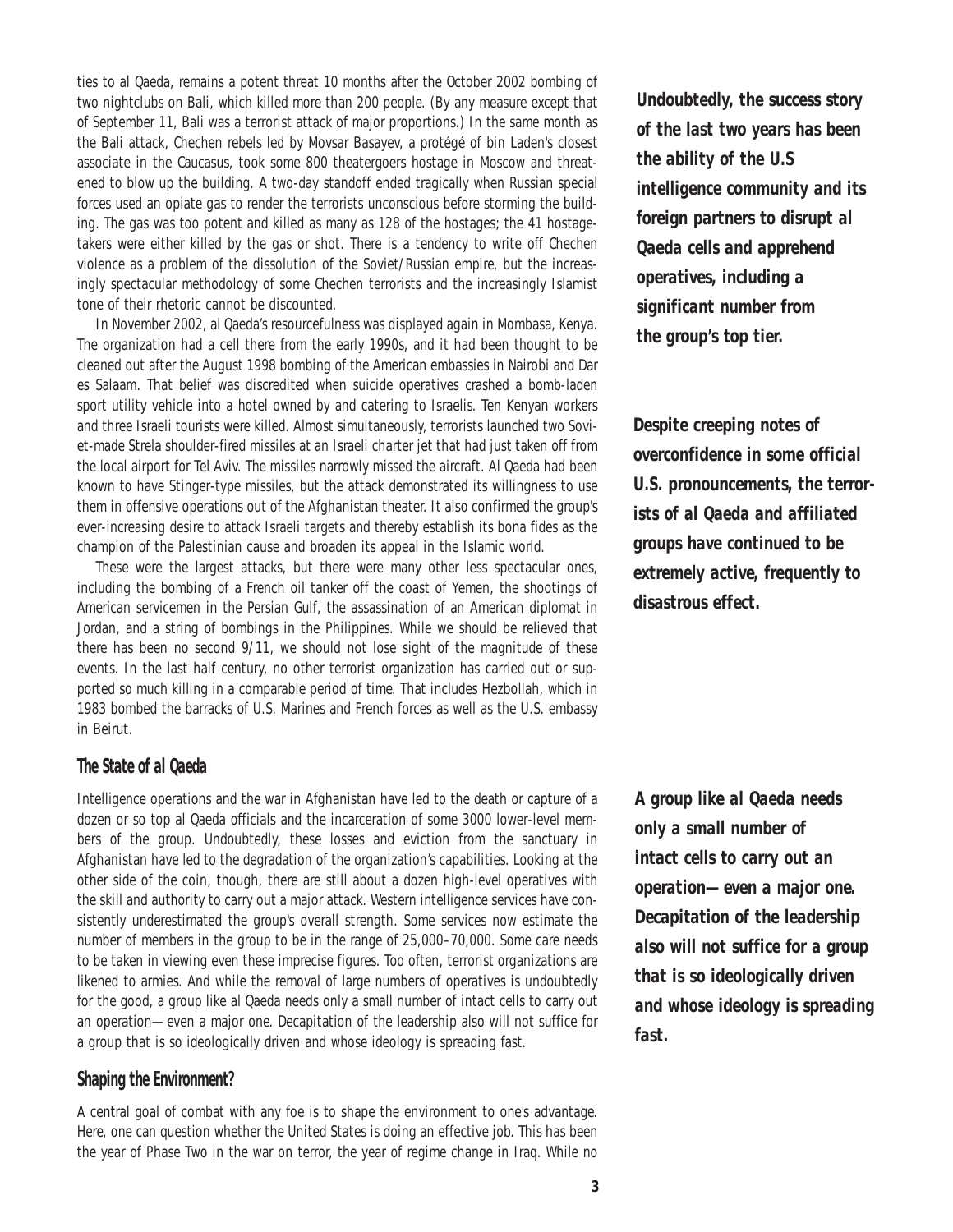one can overlook the long-term potential benefits for the Iraqi people of removing Saddam Hussein, so far as the battle against al Qaeda is concerned, the invasion of Iraq was a non sequitur. No convincing evidence of a substantive link between the Baghdad regime and Osama bin Laden's organization has ever been presented, and, in fact, the intelligence record of the last decade suggests that while contacts may have occurred and terrorist operatives may have crossed through Iraq, no collaborative efforts of note have occurred between the arch-secularist Baath regime and the radical fundamentalists of al Qaeda.

For the war on terrorism in the broadest sense, the invasion of Iraq brought two important advantages: A state sponsor of terrorism, albeit a rather inactive one, has been removed, and the demonstration of military might in toppling Saddam Hussein's regime has given the United States more leverage against the outstanding state sponsors of terrorism—Iran and Syria. (Both, it should be added, appear to be behaving somewhat better, although the jury will remain out for some time on Iranian activity within the borders of neighboring Iraq and Afghanistan.) But as a threat to U.S. interests, the state sponsors are of relatively minor consequence compared to the non-state actors such as al Qaeda—which may in fact benefit from the American occupation of Iraq.

#### *Costs of Iraq*

How does al Qaeda benefit? The greatest windfall for bin Laden's forces comes in the realm of propaganda, not a small issue for a movement that views establishing itself as the undisputed champion of Islam as a primary goal. By occupying Iraq, the United States has given al Qaeda a major opportunity to drive home its argument that the "leader of world infidelity" seeks to destroy Islam and subjugate its believers. This has been at the very core of al Qaeda's message throughout its existence, and the group is now using the example of Iraq to reap gains in the areas of recruitment and fundraising. Independent polling by groups such as the Pew Foundation and others has established that conditions are ripe for this message since there has been a massive turn in public opinion against America in the last two years. The data suggest that the long slow erosion of positive feelings about the United States has given way to a landslide during the period of the war on terror, and especially during the run-up to the invasion of Iraq. A long-term U.S. presence in Iraq, a central country within the historic realm of Islam and a longtime seat of the caliphate, will make it difficult to reverse these impressions. Positive perceptions about the reconstruction of Iraq may help, but they will have to be strong ones, widely affirmed by Iraqis themselves, to reverse this trend.

The occupation of Iraq presents other, related dangers in the war on terrorism. First, it seems highly likely that Iraq itself will become a central theater for Islamists seeking to attack the United States. Some may argue that this is preferable to having them attack the United States elsewhere, including at home. But the argument is false since there is no suggestion that one area of activity will affect the other. Iraq will attract those fighters who are prepared to carry on classic guerrilla warfare—as many of the trainees of the Afghan camps are capable of—while those with specific terrorist training will continue to focus on U.S. and Western interests elsewhere. (These fighters will feel honor-bound to attack American forces in Iraq since the Islamists' credibility will be on the line.) The potential cost to the reconstruction effort is considerable: Until U.S. forces can concentrate more on supporting the rebuilding and less on force protection, we will be challenged to deliver the kind of future that Iraqis expect, and that, in turn, will affect U.S. standing throughout the region. There are also further threats, such as proliferation of weapons and other dangerous materials. In the worst-case scenario, weapons of mass destruction material may have been privatized by regime adherents who know their future in an American-guided Iraq is unpromising. Additionally, weapons such as shoulder-fired anti-aircraft missiles, of which Iraq had many, may have fallen into terrorist hands—a possibility that has been voiced by senior U.S. military officials.

*The data suggest that the long slow erosion of positive feelings about the United States has given way to a landslide during the period of the war on terror, and especially during the run-up to the invasion of Iraq.*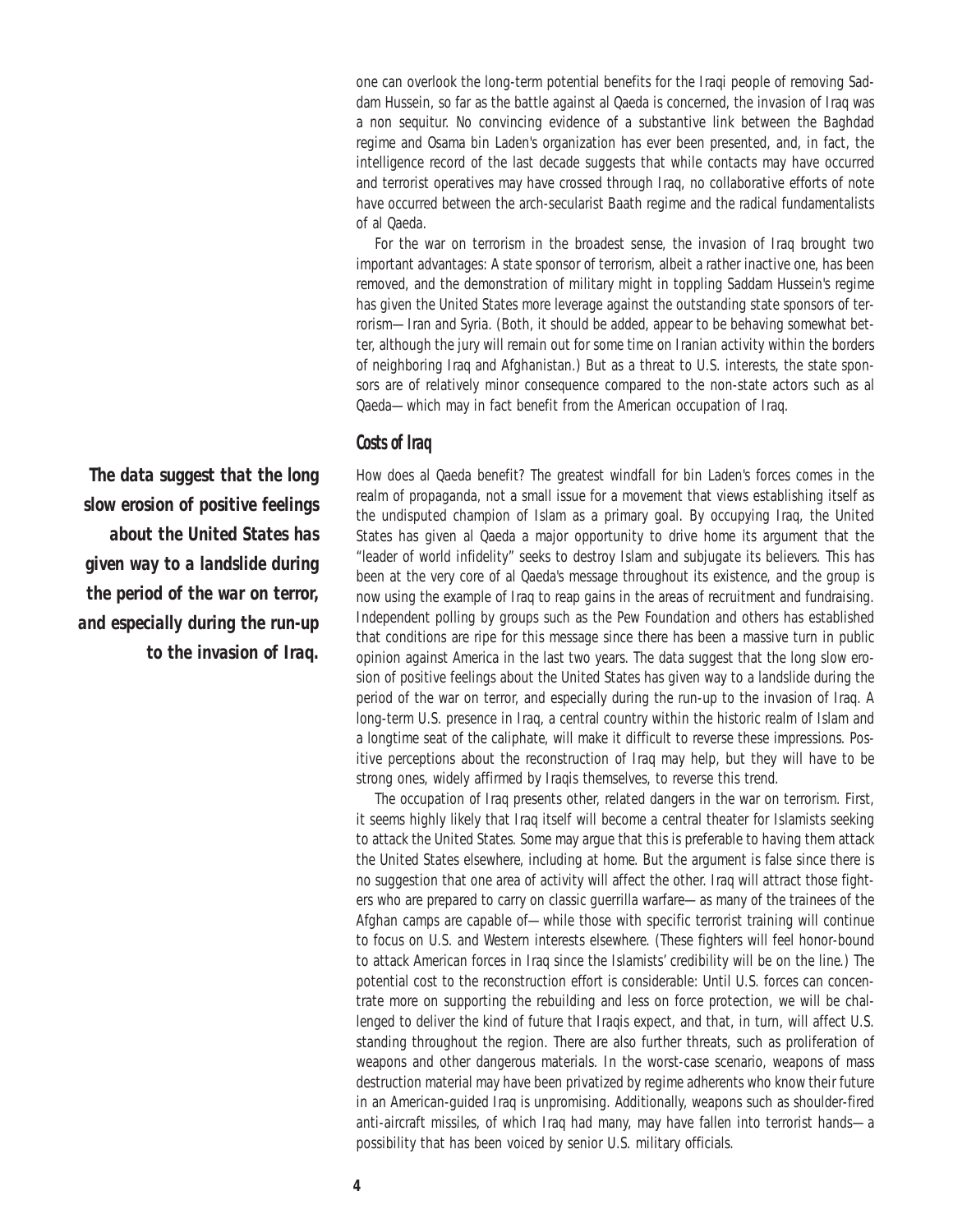#### *Elsewhere*

A number of other developments suggest additional problems that require greater attention by the United States and its allies. Perhaps the outstanding one is the deterioration of conditions in Afghanistan. Both Taliban and al Qaeda fighters are showing increasing signs of activity, and, with the ambit of Hamid Karzai's government essentially restricted to Kabul, the possibility of another round of warlordism is growing. In the past, terrorists have found safe haven in the territory of these regional strongmen, and this could well happen again, giving the terrorists a greater level of security as they plot and train. Additionally, some experts see the geographic base of Islamist terror shifting to the Caucasus, where camps are said to have been established. Russian and other forces may be able to destroy these camps, but without a comprehensive settlement in Chechnya and the broader region, terrorists will move from camp to camp and remain a problem.

Another growing issue is the radicalization of Europe's Muslim population. Just the last year witnessed the first suicide bombing in Israel carried out by Muslims who were British citizens. The incident was unique but it bespoke a deeper reality. As polling demonstrates, a growing and dangerous alienation of young, European-born Muslims has taken root, and, as the French scholar Olivier Roy has observed, this cohort increasingly embraces an alternative, pan-Islamic identity that is often radical and occasionally violent. This could emerge as a considerable security challenge for Europe and the West in general.

#### *What's Missing*

Success in intelligence operations has led to an overemphasis on this prong of strategy at the expense of all others. Washington continues to focus too heavily on state sponsors of terror, and to ignore what Daniel Byman has rightly called the global insurgency now underway from the Pacific Rim to the Maghreb and Europe. The conflict we face is not just one against a single, determined group but against a fast-spreading, profoundly hostile ideology. Our record at disrupting cells and conspiracies is impressive, but it offers no promise that the next round of major terrorist attacks will be less dramatic than those of 9/11.

What is to be done? There is no magic bullet, of course, but the United States must begin to focus on the wider circle of Muslims who may be tempted by the al Qaeda message. We must not relax our efforts in intelligence and law enforcement in any way indeed, this should be a period of constant innovation, particularly because other nations have come to share our threat assessment, which was not the case before September 2001. But we must also develop a foreign policy that addresses the tendency to radicalization in the Muslim world.

Core elements of such a policy would include greater emphasis on a number of fronts:

- *Democratization*. Only democracies can hope to contain some of the dissent developing in Muslim countries. Yet support for democratization must be tempered by gradualism and an effort to join with existing regimes—whose assistance in counterterrorism remains essential—to encourage a new openness. Too abrupt a shift in U.S. policy risks bringing to power militants who would be inimical to American interests.
- *Improvement of regional educational systems.* The widespread decay of state schools in the region has given many parents no option but to enroll their children in religious schools that inculcate radical ideology and do not prepare the young for the modern economy.
- *Economic liberalization.* The countries of the Muslim world face enormous demographic and economic stresses. None of them is likely to produce the number of jobs necessary for their exploding populations. The primary hope for ameliorating some of the hardships is economic growth, which has long been stunted by the failure of economic reform.

*The conflict we face is not just one against a single, determined group but against a fast-spreading, profoundly hostile ideology.* 

*We must also develop a foreign policy that addresses the tendency to radicalization in the Muslim world.*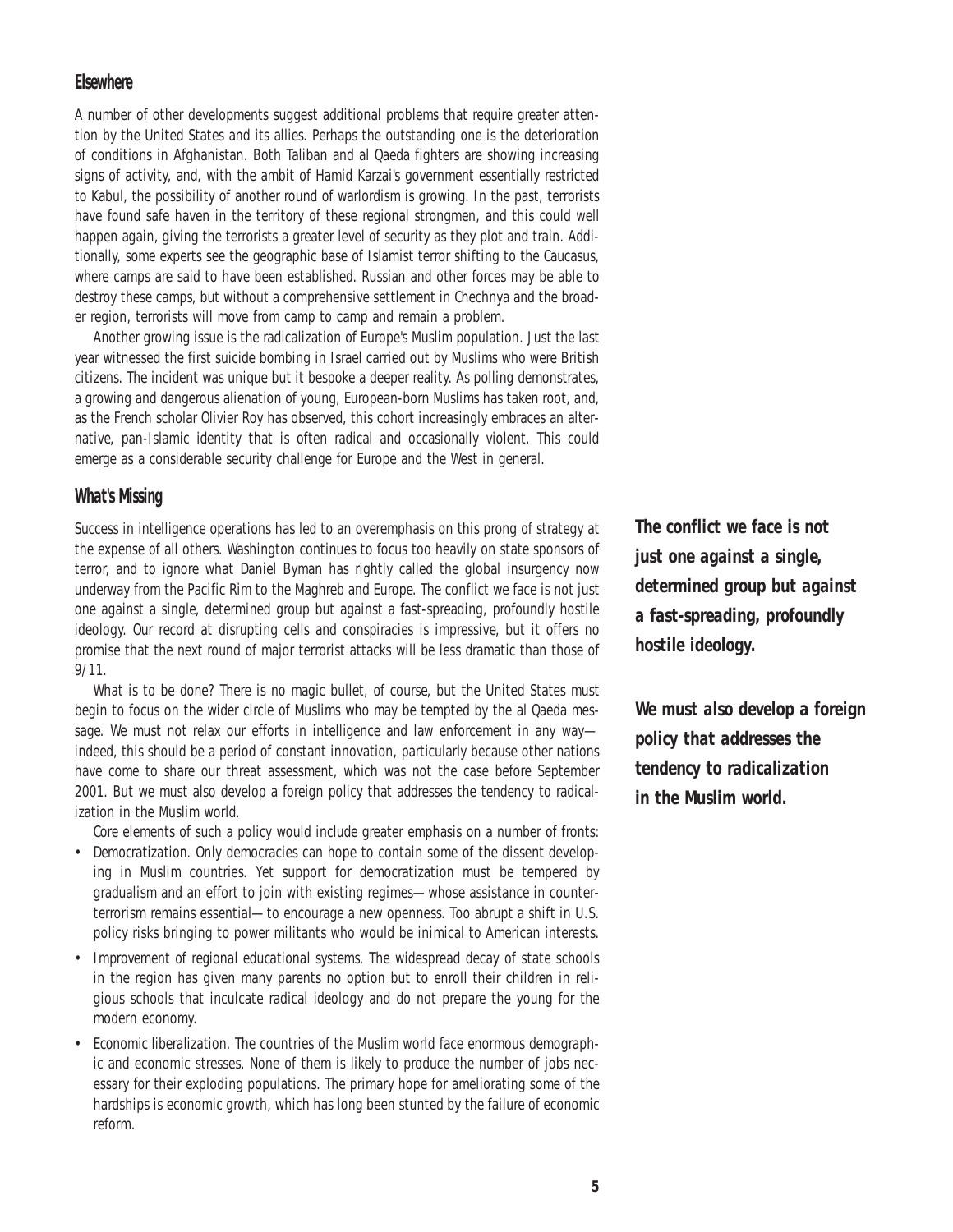• *Curbing incitement.* Too many of the region's authoritarian regimes have sought to deflect criticism away from themselves and onto an external enemy—Israel, the United States, the West in general. U.S. leaders have long decried this tendency but have seldom put real pressure on these regimes to stop the incitement. To end the cultivation of radicalism, Muslim leaders must be shown that this practice will not be tolerated.

Making real progress on these fronts will require both diplomatic energy and money. The United States has taken a step in the right direction with the State Department's Middle East Partnership Initiative, which encourages democratization at the grassroots, and supports groups that have hitherto had little voice in their countries' affairs. But it will take much more to make a lasting impact—and a great deal of political capital has already been spent to buy support, or at least quiet, on the issue of Iraq. Historically, the United States has given the region's authoritarian regimes great leeway to do what they like domestically so long as they support our policies regarding the Middle East peace process and Persian Gulf security. But so long as many of these countries are incubators for radicals, we can no longer afford to turn a blind eye to what goes on within their borders.

### **The United States as Target of Terrorism,** *by Martha Crenshaw*

Since the 1960s terrorists seeking radical political change have targeted American citizens and interests. The reasons for anti-American terrorism are unlikely to disappear in the aftermath of the war in Iraq, even if the occupation succeeds in restoring order and rehabilitating Iraq.

Why has the United States been targeted and what can be done? Since September 11 this question has dominated the public debate on terrorism. A frequent answer is simple: we are attacked by virtue of our existence. Our identity, our standing in the world, and our policies expose us to terrorism. These three lines of argument are logically related to each other. Our opponents might not feel threatened by our beliefs or blame us for injustices if we were not so powerful.

One basis of this explanation for terrorism is a civilizational argument. It suggests that our enemies hate us because of our culture and values—liberalism, secularism, democracy, equality, tolerance, freedom—all of which we perceive as virtues. The negative attitudes toward the United States and the Western way of life are currently associated in the public mind with Islam, and this blanket attribution has contributed to stereotyping and some manifestations of intolerance on our side. Nevertheless, if one accepts this civilizational premise, then the solution to terrorism lies in changing the mindset of the adversary. Consequently, the United States is promoting public diplomacy to reduce anti-Americanism and broadcast a positive image; sponsoring local educational reform to bolster understanding and objectivity, especially among the young; and encouraging "moderate" versus extremist or jihadist Islam. Proponents of the war against Saddam Hussein hope that a restored and democratic Iraq will exemplify precisely the values we wish to disseminate throughout the Muslim world and thus serve as a model for positive change. At a minimum we can no longer be criticized for the disastrous effects of economic sanctions. However, in the short run, insecurity, economic hardship, and the friction of military occupation may have fueled rather than dampened anti-Americanism. As yet we do not appear to be winning the war of ideas. Critics of American policy charge that the occupation of Iraq is actually confirming bin Laden's claim that the war on terrorism is an excuse for a war against Muslims.

A second part of this answer to the question of why we are targeted emphasizes power and resources, both military and economic. In this view, opposition to the United States is based on material factors more than ideas and values. Terrorism is presumably rooted in resentment and envy of America's wealth and global dominance. It is a reflection of the struggle between haves and have nots, a gap that is widening through uneven glob-

*The reasons for anti-American terrorism are unlikely to disappear in the aftermath of the war in Iraq, even if the occupation succeeds in restoring order and rehabilitating Iraq.*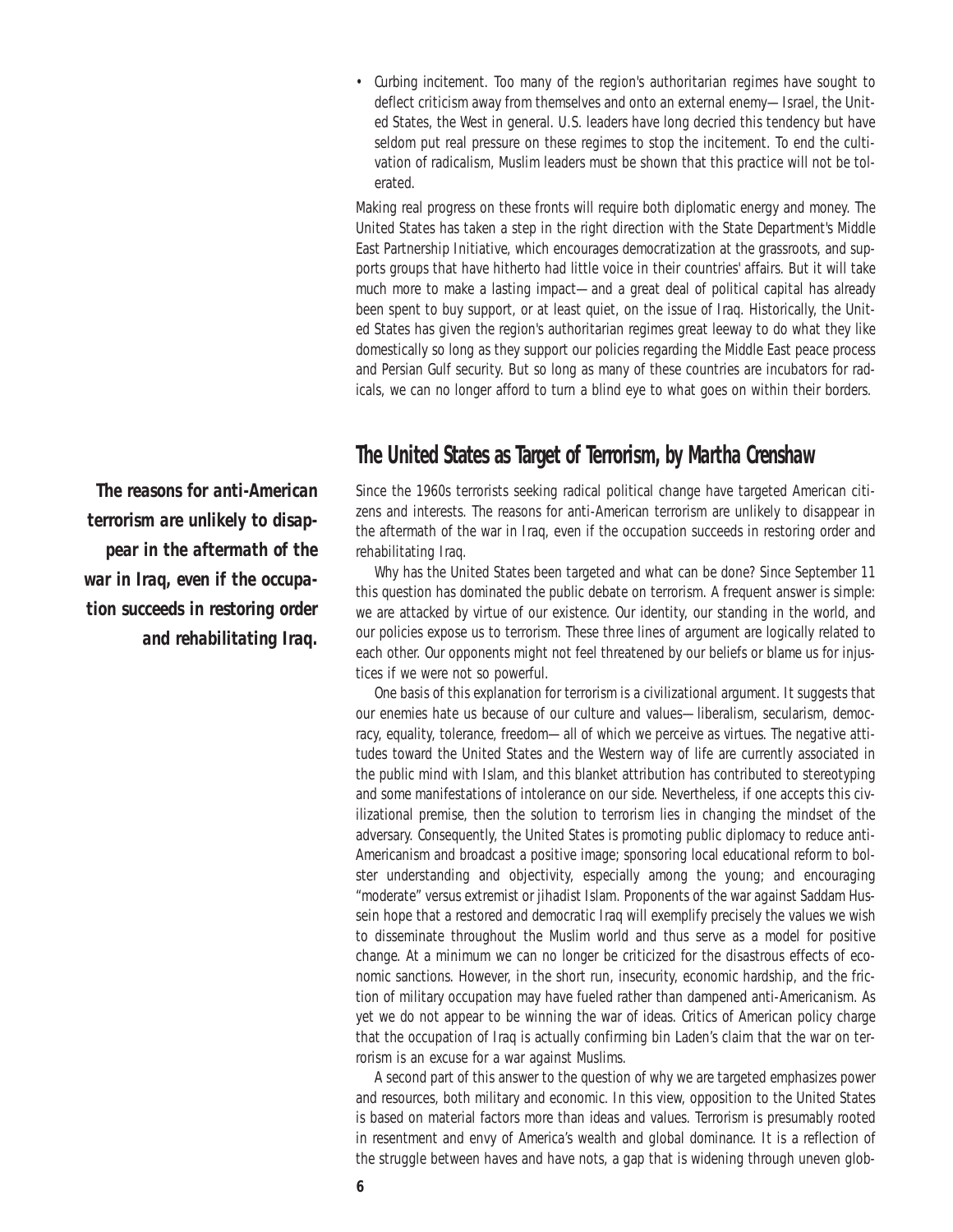alization. Terrorism is thought to result from international inequality and real misery and deprivation among large segments of the world's population. After all, terrorism is the weapon of the weak against the strong. Thus, if the diagnosis is that economic disparities and American power are the root cause of terrorism, the prescription is to remove inequalities and reduce poverty. We could try to lower our profile, behave more circumspectly, and use our overwhelming power to promote global well-being rather than selfinterest. Presumably reducing the gap between rich and poor by elevating those at the bottom rung would diminish the grievances that produce terrorism. If poverty is genuinely the cause of terrorism (and this contention is disputed), a prosperous Iraq will be a step in the right direction, but economic success in Iraq will not lift others. In the end, a rich and stable Iraqi ally would only add to American power. Moreover, in the short run, Iraqis complain that the world's only superpower cannot even restore electricity, protect the water supply, guard oil pipelines, or furnish gasoline for their cars. Our deficiency is attributed to lack of will rather than lack of ability precisely because we are perceived as all powerful.

A third part of this explanation for terrorism points to specific historical grievances that are unresolved, perceived injustices for which the United States is held responsible. The Israeli-Palestinian conflict is most often cited as a catalyst for terrorism, although if this proposition is accurate it is curious that Palestinian Islamic groups have not targeted the United States. Nevertheless, if longstanding political disputes are a source of terrorism, the answer is to end these conflicts peacefully. Thus one argument for going to war in Iraq is that our victory will launch a wave of change in the Middle East that will sustain a peace process. It is thought that Arab opponents of compromise with Israel will lose heart. In addition, we have removed a regime that was assisting Palestinian suicide bombers by paying their families. On the other hand, American occupation forces face a daily risk of creating new grievances. This danger exists not only in Iraq, where it was predictable that efforts to maintain order would provoke anger, but also on other fronts. For instance, al Qaeda spokesmen have referred to the treatment of prisoners at Guantanamo Bay as justification for attacks on Americans.

Hostility toward the United States based on these assorted reasons is supposed to characterize the general attitudes of large numbers of people in the Muslim world. Is this actually the case, and if so would it make a difference to the future of terrorism? It can be safely assumed that antagonistic views create constituencies likely to be impressed by groups that espouse violent jihad. These conditions lay the groundwork for terrorism by providing sources of funding and recruits and also by encouraging the expectation among extremists that terrorism will attract popular support. However, the empirical basis for assessing aggregate opinion among these disparate populations is weak, and we should guard against speculation as to what the "other" thinks. Furthermore, dissatisfaction with the United States and its policies need not be transformed into terrorism. In South Korea, for example, protests—often violent—have traditionally been the outlet for anti-Americanism. Thus opposition can be channeled into collective action rather than conspiratorial violence—in fact, in many cases the resort to terrorism is a manifestation of a lack of popular support rather than mass enthusiasm. Terrorism need not be linked to a social movement. Terrorism is not the direct result of a spontaneous outpouring of mass rage or frustration.

To understand terrorism one must look at the specific strategies of elites who may or may not actually be representative of mass opinion. The key is the willingness and ability to act of very small numbers of people. Over time few extremist organizations have chosen to target American interests in a significantly destructive way. In fact, the groups who have used terrorism against the United States since the 1960s represent only a small percentage of the total number of groups using terrorism (my rough estimate is fewer than 10 percent). We must therefore look closely at the incentives they have for targeting American interests.

*Dissatisfaction with the United States and its policies need not be transformed into terrorism.*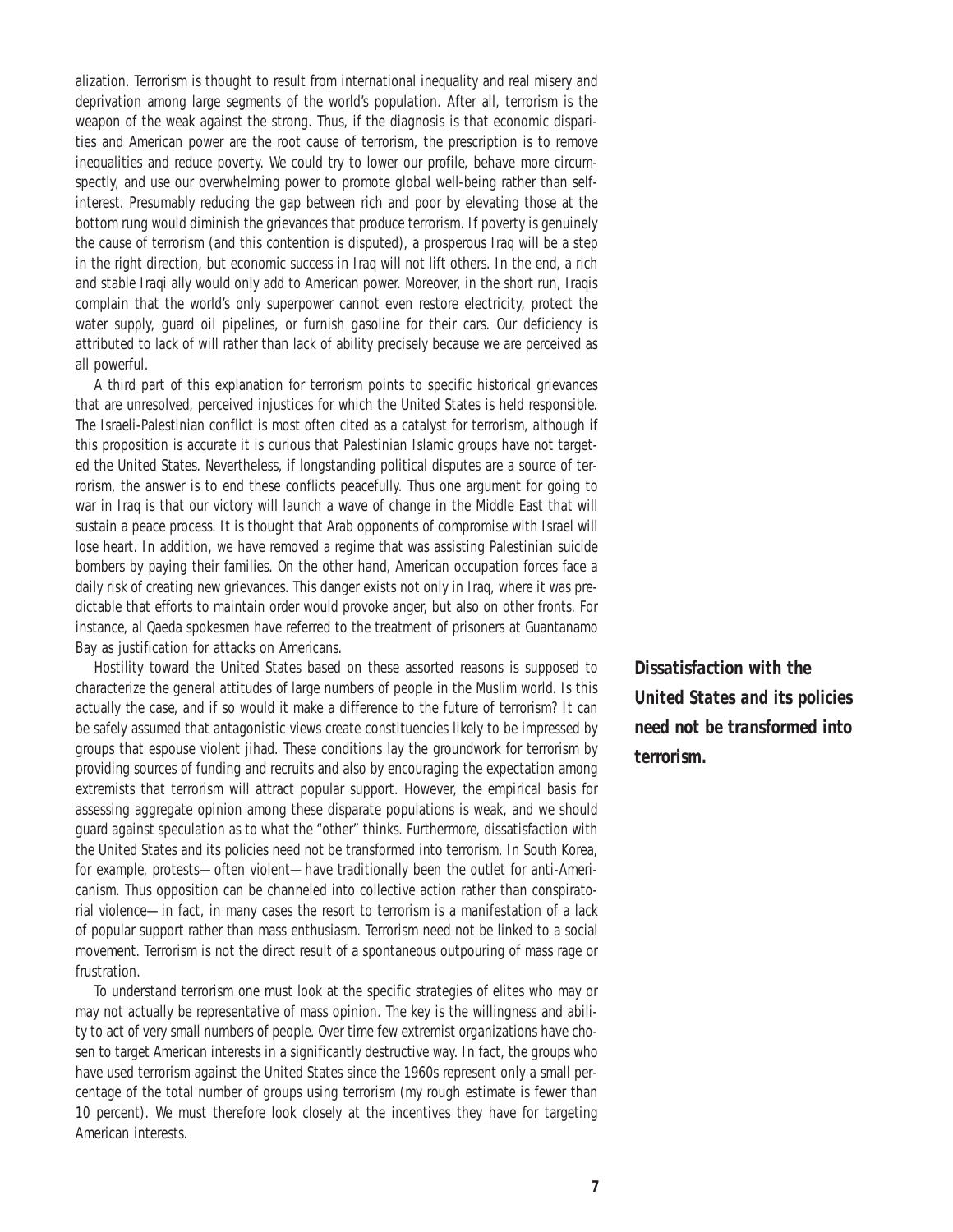*Terrorism is not simply a blind lashing-out against a despised enemy. Terrorist leaders have concrete political goals, and establishing an Islamic state is such a goal, however unrealistic we consider it.* 

Most groups using terrorism internationally start as contenders in local power struggles. Their agenda is to gain political power at home, and their logic can be quite pragmatic as well as ideological. Terrorism is not simply a blind lashing-out against a despised enemy. Terrorist leaders have concrete political goals, and establishing an Islamic state is such a goal, however unrealistic we consider it. The expectation is based on a precedent realized in Iran and even briefly in Afghanistan. Islamic groups differ in terms of how realistic they are, but religious fervor does not in itself imply lack of political vision. The United States is a useful target because attacks on Americans are highly visible and because both acts of terrorism and the American response (especially if it involves the use of force) arouse popular emotions. Thus anti-American terrorism gains these conspiracies publicity and recognition. Their message reaches a large audience that would otherwise be inaccessible to them. Terrorism attracts actual and potential followers and recruits because it creates the appearance of power, whether or not it produces change in the short run. The users of terrorism are often impatient for immediate action but patient in terms of achieving long-term objectives.

Beyond the attention-getting function of terrorism, its users can have specific ambitions. One is to compel the United States to withdraw from a commitment that supports a local government. Thus the bombing of the Marine Barracks in Lebanon in 1983 was meant to end the American intervention, which it effectively did. Similarly, bin Laden demands that the United States withdraw from Saudi Arabia. A second purpose, paradoxically, is to draw the United States into a local conflict. Terrorism can be a means of gaining leverage in an unequal power struggle. Thus attacks on American targets in a country embarrass the local government. Terrorism might also lead the United States to pressure the government to make reforms. Bringing the United States in might expose the local government's reliance on American military support and thus undermine its legitimacy.

One policy implication that could be drawn from this interpretation of terrorism is that less involvement in countries confronting violent oppositions would diminish our value for would-be terrorists. Disengagement, however, is not a viable option. One obstacle is that we have other national interests that may be more important than reducing our vulnerability to terrorism. In the past we have accepted some unknown level of risk of terrorism in order to accomplish unrelated objectives—in deciding to refuel at Yemeni ports, for example, or in tolerating Pakistani support for the Taliban before September 11. In addition, much of America's worldwide presence is economic and cultural, driven by private rather than public interest. As official military and diplomatic targets are hardened, terrorists migrate to soft targets (as we have recently seen in Saudi Arabia, Morocco, Tunisia, Kenya, and Indonesia). There is no way to restrict the publicity that attacks on Americans can generate. Terrorists now truly possess global reach and can easily strike American targets in distant theaters. They thrive on globalization. Local bases may no longer be necessary at all. Al Qaeda's loss of Afghanistan weakened the organization, but the top leadership apparently survived. Al Qaeda's access to diasporas and to groups involved in local conflicts, due to contacts made earlier in its training camps in Afghanistan, makes its structure resilient and adaptable.

Furthermore, the war on terrorism and the war against Iraq have pushed us to more rather than less involvement. Our military presence in the Middle East has expanded dramatically. (Ironically, gaining access to bases in Iraq, as well incapacitating Saddam Hussein, now permits us to withdraw from Saudi Arabia.) We have assumed an active military role around the world, from Colombia to the Philippines. We act as a broker in the Israeli-Palestinian conflict, where our mediation may be essential to a settlement but where it will also expose us to recrimination should the peace process fail. We are more closely linked to Pakistan and its problems than we were before the war in Afghanistan. And we should not forget that Afghanistan remains volatile.

A more useful policy implication of explaining terrorism as the strategic choice of small conspiratorial undergrounds (typically non-states, although state bureaucracies can perform a similar function) is that we have no choice but to end their ability to act. In some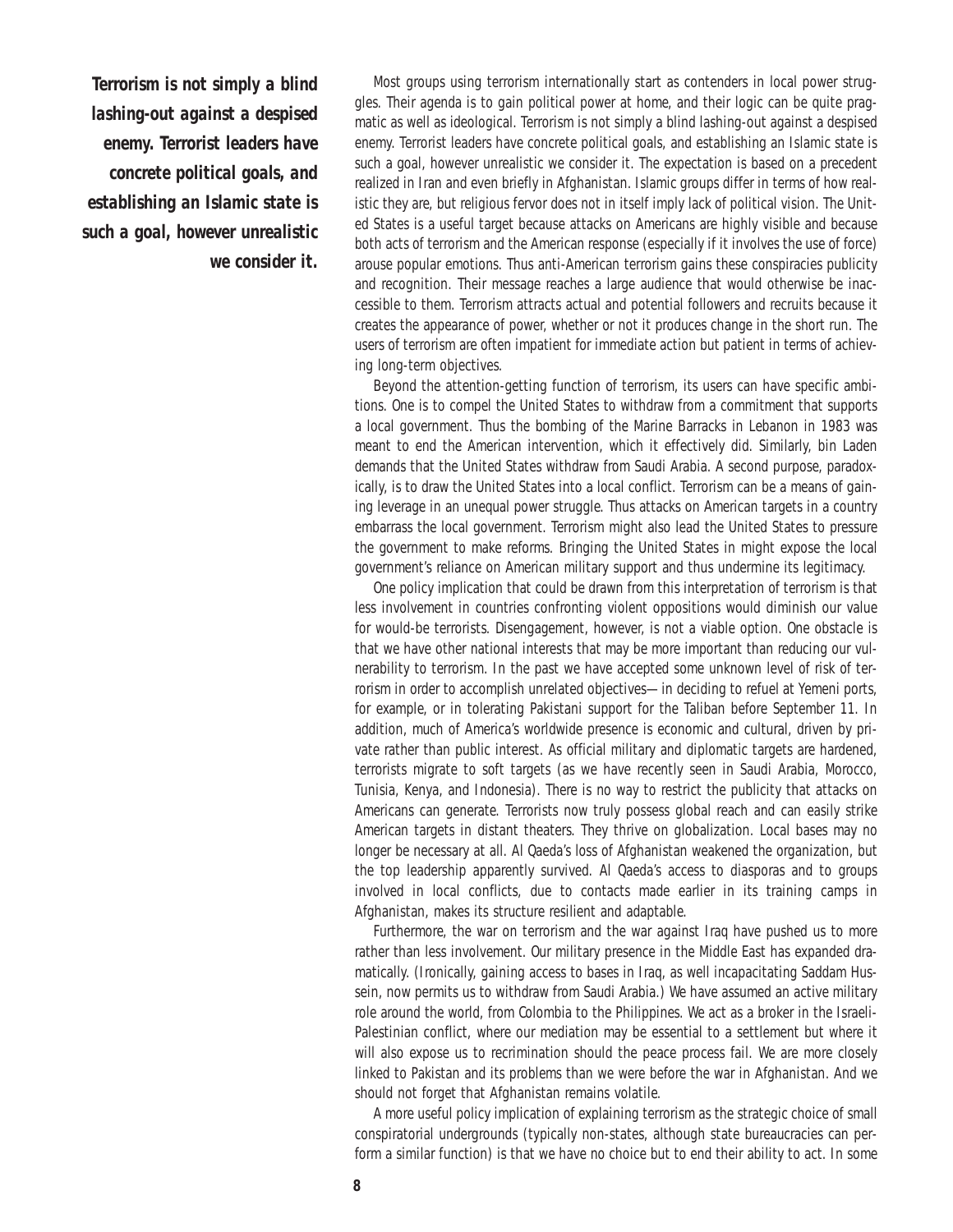cases this task requires removing leaders and key operatives, depriving them of money and weapons, and blocking their ability to recruit. In other cases the same goal might be accomplished by convincing them that terrorism against the United States is not worthwhile. This change of direction could be accomplished through deterrence and coercion based on threats or through persuasion based on making other options more attractive. We need a fine-tuned policy that is sensitive to local contexts.

Unfortunately, some consequences of our position in Iraq could undermine the effort to defeat al Qaeda, even though the war against Iraq was originally justified as part of the struggle against terrorism. For example, the war on terrorism would suffer if our unilateralist policies cause the allies on whom we rely for intelligence and law enforcement cooperation to become reluctant to share information, track down and prosecute suspects, and restrict terrorist fundraising. The United States has squandered some of the goodwill it enjoyed in the aftermath of the September 11 attacks. In Iraq itself insecure conditions and porous borders have apparently permitted the infiltration of al Qaeda associates and other foreign groups. For American policymakers, managing the occupation may be a distraction from the war on terrorism. It will certainly be a drain on resources, since the reconstruction of Iraq will be both lengthy and costly.

In sum, policies designed to prevent terrorism by changing people's attitudes toward us will be difficult and slow. We cannot expect instant transformation, even if our policy in Iraq is successful. Nor will terrorism necessarily disappear if anti-Americanism fades or the poor become less so. In the short term our operations in Iraq, an integral part of the post 9/11 strategy of threat preemption, may well complicate both facets of the war on terrorism. The tensions of occupied Iraq may make it harder to promote a positive image as well as to sustain both the international cooperation and the internal focus that are essential to defeating al Qaeda. In the future, a successful reconstruction of Iraq would benefit the Iraqi people and enhance regional stability. It might well change the political dynamics of the Middle East. However, this otherwise positive outcome could sharpen the desperation of the radical minorities who practice terrorism.

#### **Phase Three in the War on Terror,** *by Daniel Byman*

With the toppling of Saddam Hussein's government in Iraq and the Taliban regime in Afghanistan, the world is watching where the United States will go next. Senior administration officials, and Republican policy advisers close to the White House, have warned Iran and Syria that their meddling in Iraq, support for terrorist groups, and pursuit of weapons of mass destruction may make them the next targets. Florida senator Bob Graham, who is also campaigning for the Democratic Party presidential nomination, has called for striking Lebanese Hezbollah's terrorist training camps, declaring that the group is even more lethal than al Qaeda. Still other officials murmur that supposed friends such as Saudi Arabia and Pakistan pose the gravest threat to the United States, requiring Washington to push regime change throughout the greater Middle East.

#### *The Case for Expansion*

The logic of expanding the war on terrorism appears sound at first glance. As senior Bush administration officials repeatedly noted, after September 11, it seems foolish to wait for a gun to be fired before looking for the smoke. Iran and Syria, like Iraq, have acquired chemical weapons and are seeking biological and (in Iran's case) nuclear weapons as well. Indeed, Tehran may have accelerated its nuclear program in recent months. Both countries have far stronger links to terrorist groups than did Iraq, and these links remain strong today. Although Saddam Hussein was in a class of his own with regard to brutality and repression, Bashar al-Asad's government in Syria and the clerical regime in Iran are both harsh and unrepresentative.

*We need a fine-tuned policy that is sensitive to local contexts.*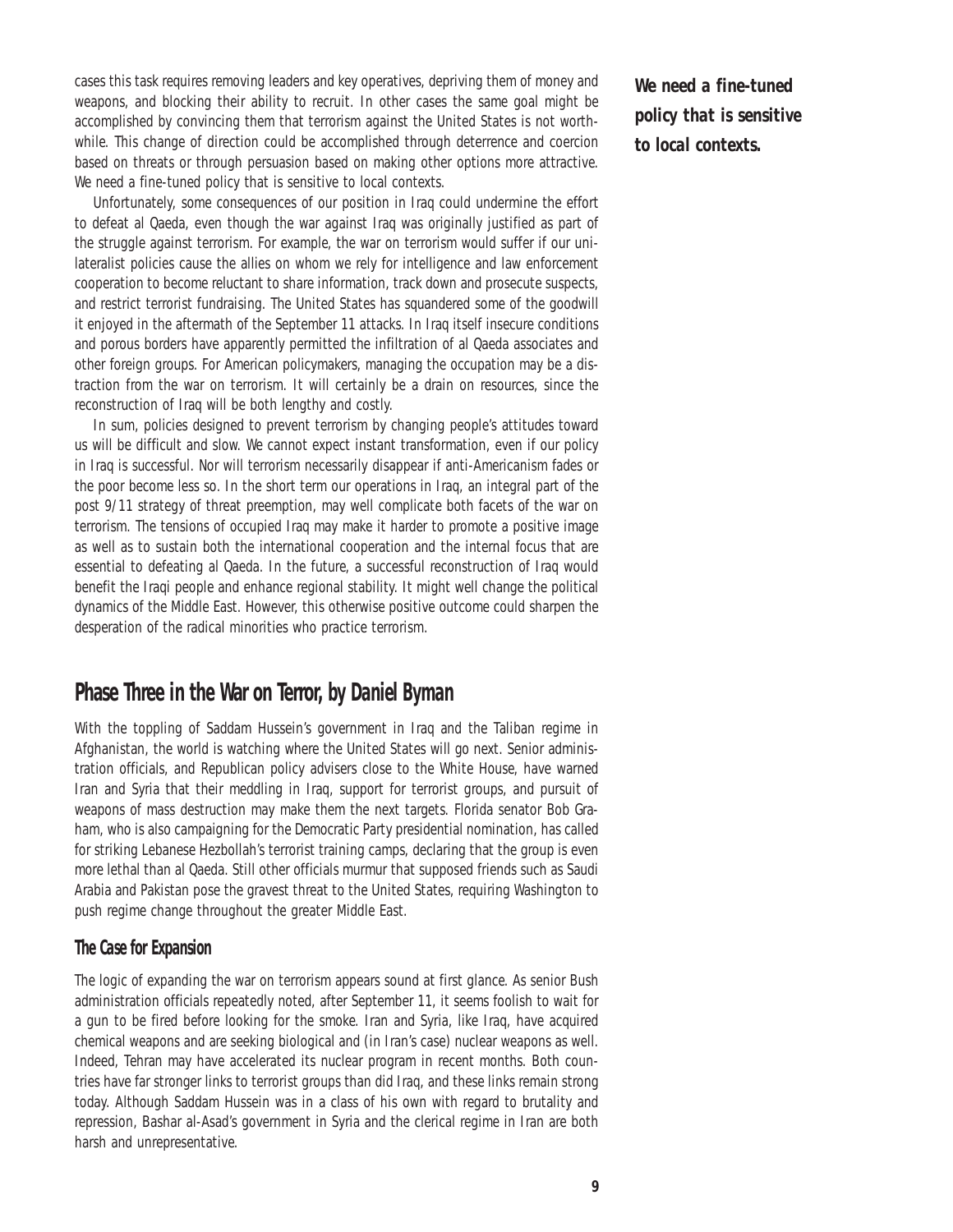The Lebanese Hezbollah, until September 11, had killed more Americans than any terrorist group in history, and its rhetoric against the United States remains vehement while it continues to foster attacks against Israel. Several media reports indicate the group may be sending operatives to Iraq. Since the outbreak of the second *intifada* in September 2000, Hezbollah has trained and armed various Palestinian groups, making them more lethal and better able to disrupt any moves toward peace.

Perhaps most disturbingly, even friends of the United States are cause for grave concern. Saudi Arabia and Pakistan in the past promoted radical charities, educational institutions, and political movements that nourish groups like al Qaeda. Both countries have cooperated with the United States against terrorists since September 11, but these efforts have been incomplete at best. Even today, these countries remain supportive of a range of anti-U.S. causes. Pakistan represents a particularly terrifying concern, as its lethal mix of domestic Islamic radicalism, political instability, and nuclear weapons raise the specter of truly apocalyptic scenarios.

#### *Challenges for Phase Three*

The next phase in the war on terrorism, however, is likely to prove quite different from, and far more challenging than, the first two phases. Unlike Saddam Hussein's Iraq, Iran and Syria are not diplomatically isolated. Although the clerical regime in Tehran is unpopular, and the Baath regime in Damascus is widely scorned, they are not universally loathed as was Hussein's regime. Moreover, both countries' populations are highly nationalistic and are likely to unite behind their government in the event of a crisis. U.S. pressure might strengthen the hands of the regimes we oppose.

Limited bombing would almost certainly fail to disrupt the terrorist infrastructure significantly. There is simply too little to bomb. As the U.S. cruise missile attacks on Sudan and Afghanistan in 1998 demonstrated, limited attacks usually have a negligible effect on terrorists and can even lead to their lionization. Putting boots on the ground is necessary to root out terrorists, and even then they are more likely to be displaced than destroyed.

More robust military action would certainly have more of a chance of killing terrorists and disrupting their operations, but it carries with it numerous political, diplomatic, and operational burdens. For Iran, the number of forces needed to occupy Iranian territory would dwarf those required for the Iraq campaign, given the country's large size and the probable hostility of the population. The military effort in Syria could be far less massive, but here too occupation would be difficult given the nationalism of the Syrian people. Moreover, Syria's firm position in the Arab world would make an attack extremely difficult for U.S. diplomacy, driving the few friends the United States has in the Arab world away from Washington.

Expanding the war to terrorist groups beyond al Qaeda and its affiliates appears to be a simpler approach at first, but a closer look reveals it to be even more difficult. The Lebanese Hezbollah, in addition to being highly skilled and dedicated, would be able to blend in among the Lebanese people, unlike the al Qaeda cadre in Afghanistan. Directly striking at the terrorists would be almost impossible, requiring superb intelligence (which is almost always lacking). To have any chance of success, a military effort would require a sustained counter-insurgency effort in Lebanon. Israel has tried a military solution to the Hezbollah problem for 20 years, but its efforts only made the group stronger, strengthening its resolve and increasing its political appeal to many Lebanese. Meanwhile, Hezbollah would activate its cells in Asia, Europe, and Latin America—and probably unknown cells in the United States—to strike at Americans worldwide.

With troubled allies like Saudi Arabia and Pakistan, the United States faces a no-win situation if it pursues regime change. Despite being victims of terrorism from al Qaeda and other groups themselves, these allies' support is often half-hearted, and they remain committed to fostering an intellectual and political environment that helps Islamic radi-

*The next phase in the war on terrorism, however, is likely to prove quite different from, and far more challenging than, the first two phases.* 

*With troubled allies like Saudi Arabia and Pakistan, the United States faces a no-win situation if it pursues regime change.*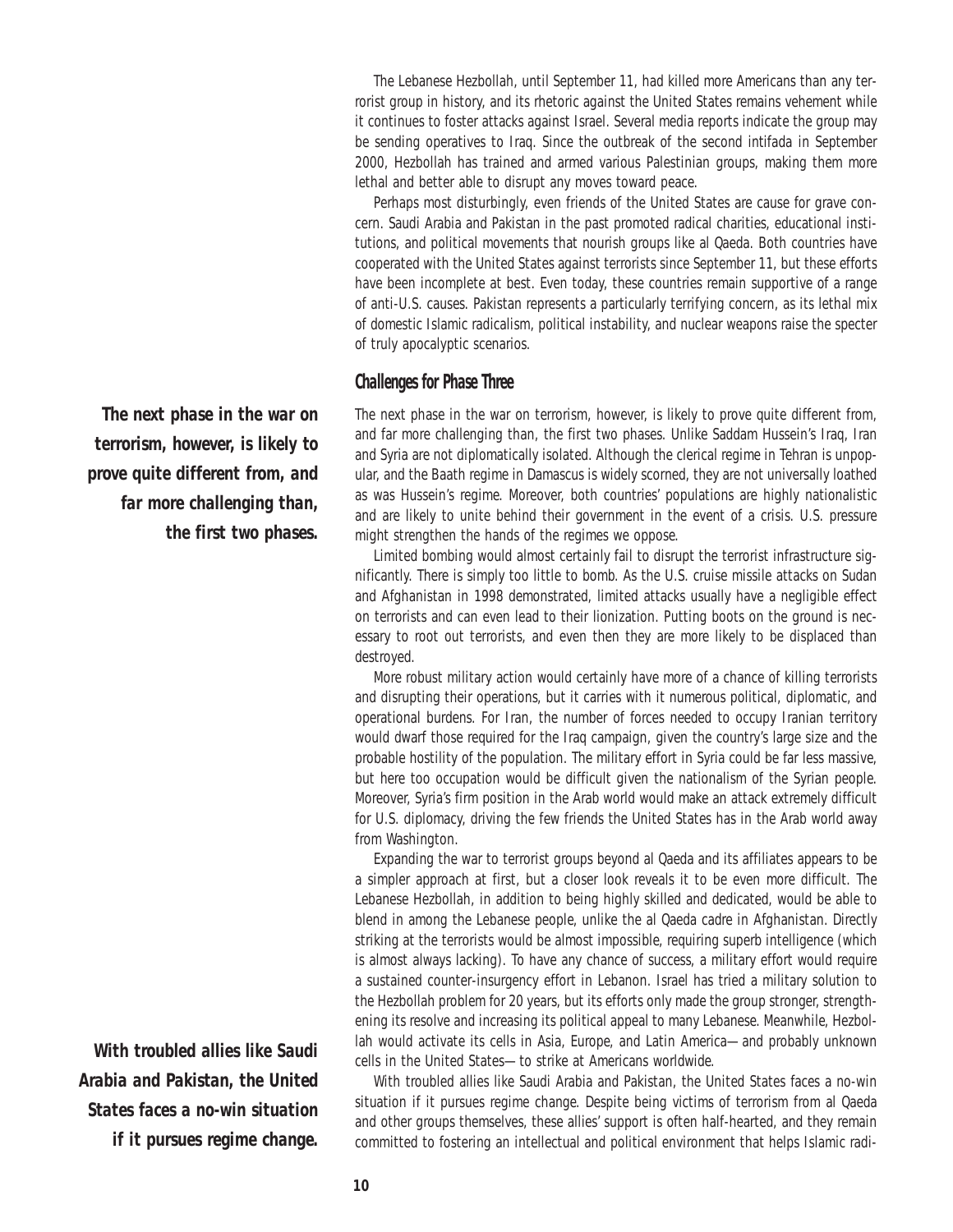calism flourish. However, the regimes in these countries are far more pro-American and hostile to radicals than any likely alternative. Their cooperation has proven vital to the many successes against al Qaeda so far.

Most important, the United States itself is in a far more difficult position than it was before the war in Iraq. U.S. military forces are overstretched, tied down in Iraq as they fight the war on terror. Special operations forces, often the most important for counterterrorism operations, are particularly strained. Hopes for a quick withdrawal from a stable, democratic Iraq were quickly dashed. Each week brings additional casualties, with no end in sight. Indeed, the United States may have engendered a backlash in Iraq, with the remnants of Saddam Hussein's regime allying with international radicals and angry Iraqi nationalists to oppose the occupation. In essence, Iraq is becoming a new "swamp" that breeds terrorists. As a result of these troubles, the U.S. occupation may last a decade or more, requiring tens of thousands of U.S. troops to keep the peace and promote democratization.

Politically, the war with Iraq exposed the United States to charges of arrogance from our friends and imperialism from our enemies. The failure to uncover robust weapons of mass destruction programs has hurt U.S. credibility, making it far more difficult for the United States to justify another war. Yet another military struggle would damage America's reputation even more, confirming a reputation of the United States as a trigger-happy cowboy. Even staunch allies such as Britain have blanched in the face of U.S. rhetoric against Syria and Iran. The international sympathy and support for the United States that grew after September 11 are gone.

Even more troubling, the war against al Qaeda is far from over. To be clear, the United States has scored important successes. Afghanistan is no longer a terrorist sanctuary the United States has denied al Qaeda a secure haven where it could recruit and train new members and fellow radicals. The intelligence campaign has led to the arrest of hundreds of radical Islamists, including numerous senior lieutenants. In addition, dozens of cells worldwide have been disrupted. To the surprise of many, there has not been a major attack on the U.S. homeland since September 11, offering grounds to hope that al Qaeda's effectiveness is impaired. Nevertheless, Afghanistan is anarchic, and pockets of resistance from Taliban and al Qaeda remnants remain strong.

The long term looks bleak. The United States is losing its campaign for the hearts and minds of the Arab world. Poll after poll suggests that opinions of the United States in the Middle East range from suspicion to loathing. Al Qaeda itself is under siege, but its ideas are flourishing.

#### *Caution, Not Inaction*

These problems are grounds for caution, not inaction. Just because the United States would find it difficult to dramatically expand the war on terrorism does not mean its hands are tied completely. Sustained pressure on Iran and Syria is essential, as is trying to build a case against their weapons of mass destruction and support for terrorism. When coupled with the visible threat of military force, such pressure would help coerce Tehran and Damascus into cutting their support for terrorists and abandoning their weapons programs. Already, open pressure on the Asad regime led it to shy away from initial steps toward aiding the anti-U.S. effort in Iraq and to take limited steps to reduce the visibility of the terrorist presence in Syria. If these regimes do not go far enough (and, so far, Tehran remains defiant on its nuclear program), efforts to build a case internationally today will make military measures easier tomorrow.

The Lebanese Hezbollah is best countered indirectly. Syria alone has the intelligence on Hezbollah and the forces in Lebanon to shut down the group completely. Hezbollah is a tactical tool for Damascus, not an ideological soulmate. The right combination of carrots and sticks would lead it to crack down on Hezbollah, pushing it to become a relatively tame Lebanese political organization. Pressure on Iran, while less effective, would *U.S. military forces are overstretched, tied down in Iraq as they fight the war on terror. Special operations forces, often the most important for counter-terrorism operations, are particularly strained.*

*The long term looks bleak. The United States is losing its campaign for the hearts and minds of the Arab world.*